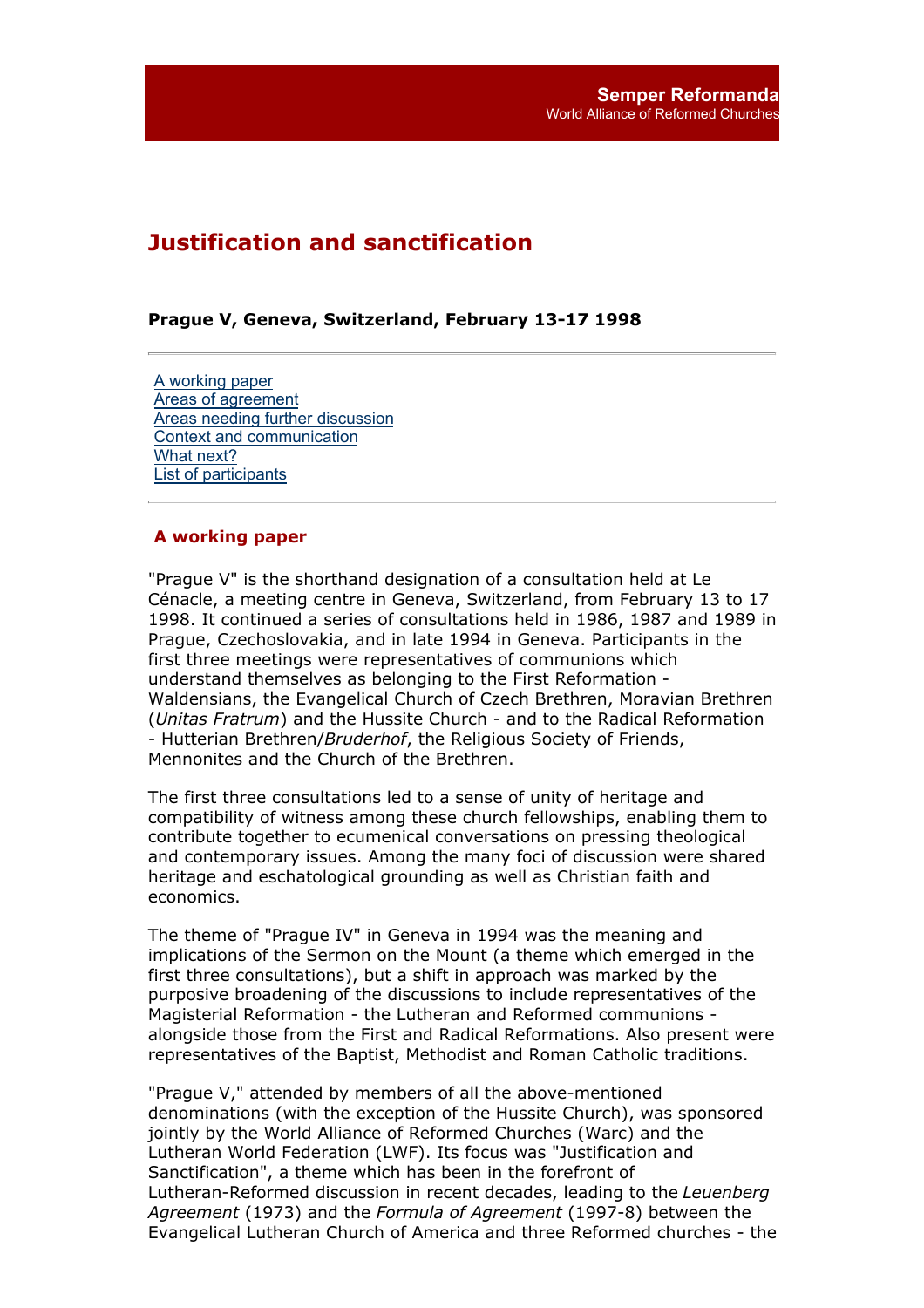Presbyterian Church (USA), the Reformed Church in America and the United Church of Christ. The recent *Joint Declaration on the Doctrine of Justification* (1997) issued by the LWF and the Pontifical Council for Promoting Christian Unity and now in the process of reception by the Lutheran and Roman Catholic communions was received with great interest by participants and recognized as having significant implications.

The programme included interpretations of justification and sanctification by members of the participating churches. It gave attention to African, Asian and Western perspectives and also examined the theme in relation to current threats to survival. The crowded schedule did not permit extended dialogue following these presentations. Nevertheless, areas of agreement can be identified, as well as areas demanding more discussion to discover convergence or divergence.

## **Areas of agreement**

We are encouraged by a number of convergences that invite us to continuing dialogue. There was general agreement among the participants that:

1. Justification is received from God, not achieved by human effort. It establishes a new salvific relationship between God and human beings and a new communion among human beings.

2. Justification and sanctification are held together in the unity of the Christian life.

3. Justification takes place within community and has significance both ecclesiologically and ethically.

4. Justification frees us to respond to the challenges of the world in faith, without arrogance and without despair.

5. Every generation needs to restate the message of salvation in a way that responds to the peoples of that day in their various cultures and contexts.

#### **Areas needing further discussion**

1. While there was agreement on a basic definition of justification (see previous section above, no.1), some called for further consideration of its implications for society and the whole of creation.

2. We discovered that the term "sanctification" covers a range of themes variously emphasized in our communions - "evangelical obedience", "personal and social transformation", "good works", "holiness" and "Christian perfection". The relation of these to each other (as well as to justification) would be a fruitful topic for further joint exploration in the tradition of the Prague consultations.

3. Since justification takes place within community, ecclesiology and ethics need more developed discussion.

4. Justification and sanctification need to be explored in historical perspective, in relation to such topics as election, calling, and perseverance, and also in theological and eschatological perspective.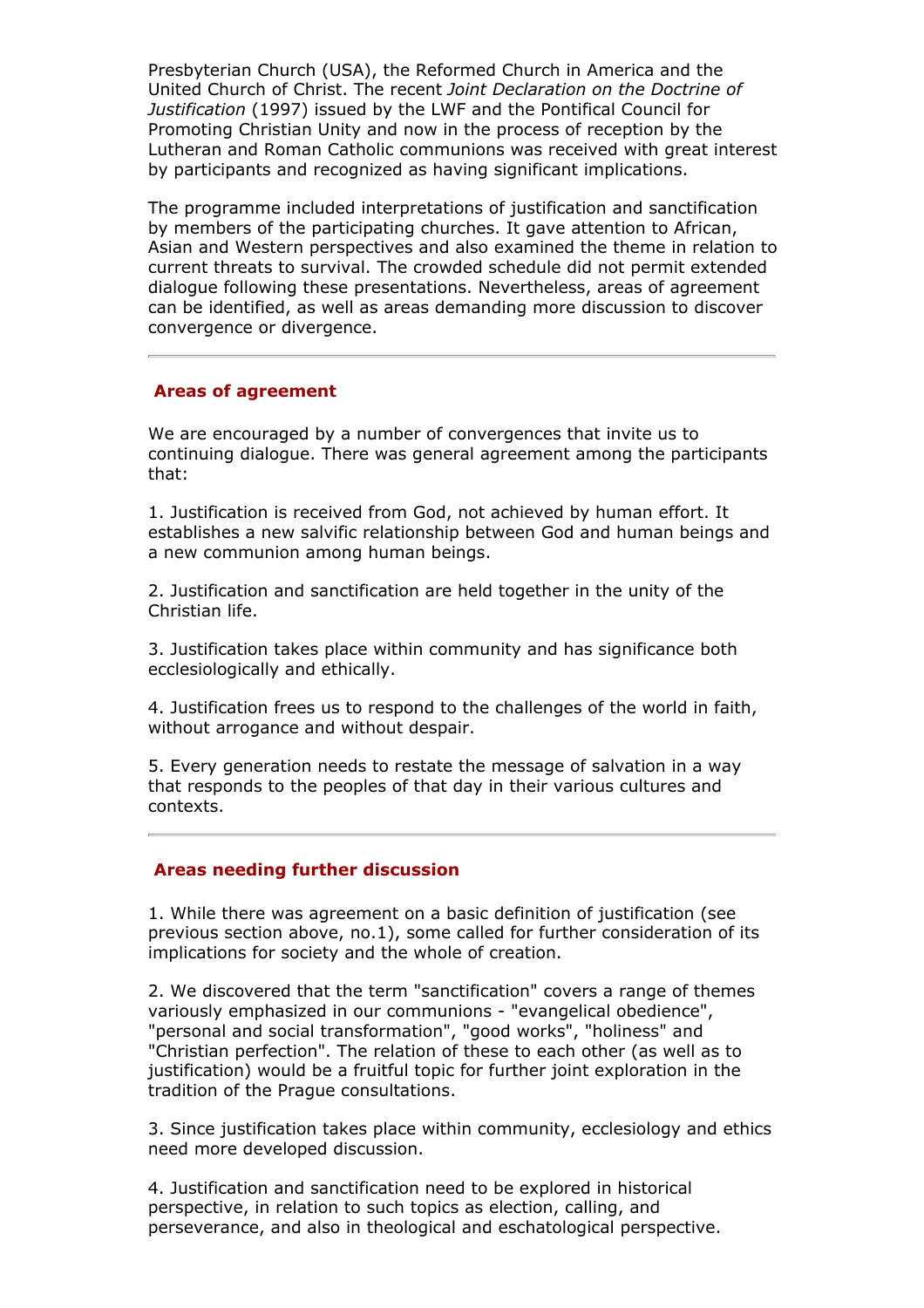5. In our consultations we have focused primarily on interdenominational differences in understanding, to the comparative neglect of cross-denominational differences in understanding. As we are called to respond to today's challenges, more attention needs to be given to emerging convergences and divergences within our communities.

6. We need to explore more intentionally what it means to be an inclusive community, hearing and being transformed by voices that have been excluded or marginalized.

7. In relation to the diverse religious traditions in which many Christians live today, we need to explore the implications of our discussion with other faiths.

8. We recognize the need to focus on what difference theological understanding makes to the way we live, both as individuals and as communities in society.

9. Not all of our traditions represented in the Prague consultations express the process of salvation in terms of "justification" and "sanctification". Therefore the different modes of talking as well as the interrelations between matters of fact and linguistic expression deserve careful investigation.

## **Context and communication**

In this fifth consultation, there was more sharing of the faith community contexts from which we come, and there needs to be still more of this in future meetings. We have not finished the task of comparing our traditions, but we recognize the need to go beyond this. This requires a different method from exchanges between experts, so that we may reach results that may be communicated to our faith communities.

## **What next?**

We affirm that the Prague conversations should continue. We recommend the publication of the papers from this consultation and the appointment of a small continuation committee in order to resolve questions of future theme, structure, and method.

### **List of participants**

#### **February 13-17 1998**

Barbour, Hugh USA (*Society of Friends*)

Birmelé, André France (*Lutheran*)

Brockwell,Charles USA (*Methodist*)

Broz, Ludek Czech Republic (*Evangelical Church of Czech Brethren*)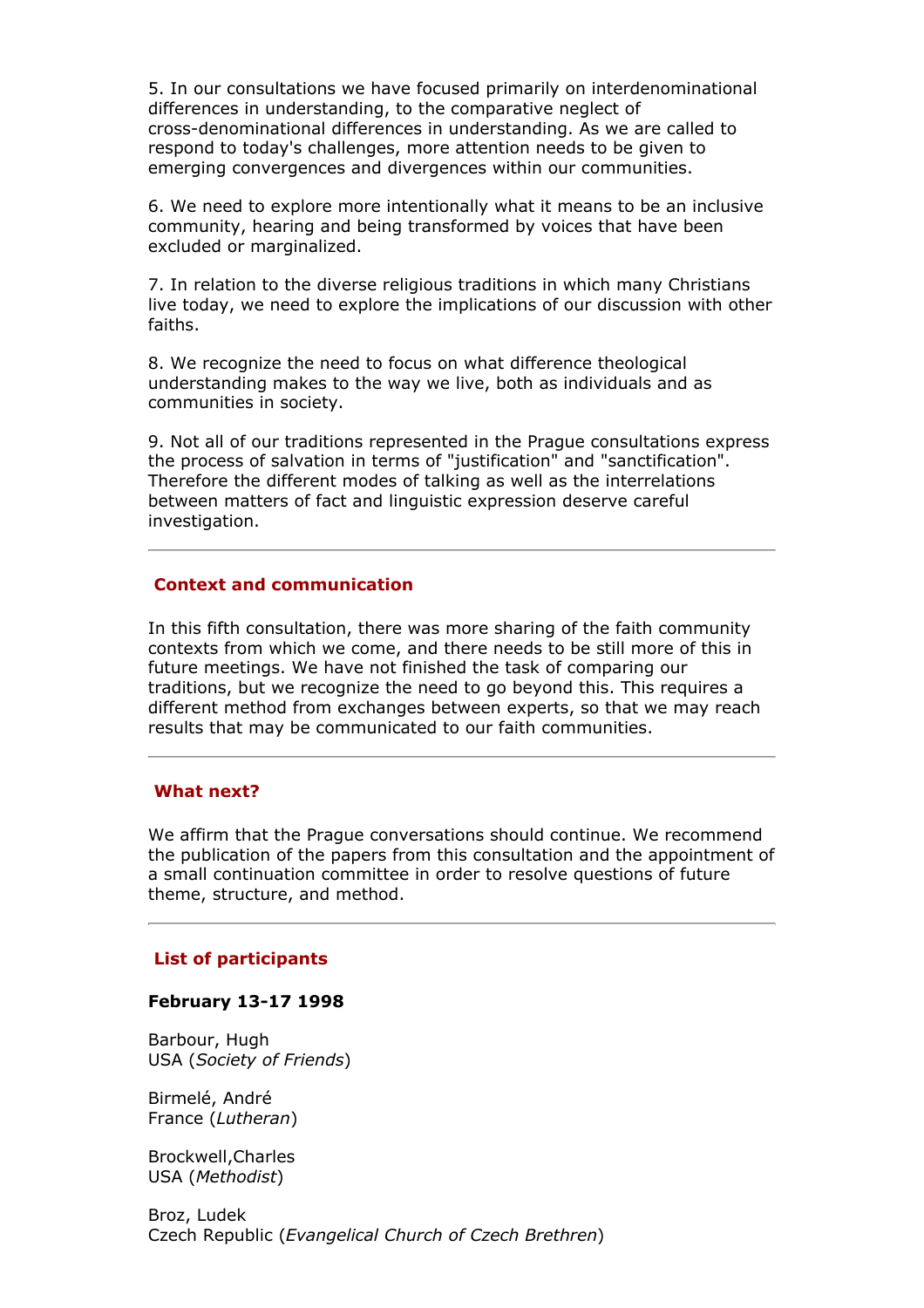Campi, Emidio Switzerland (*Waldensian*)

Dieter, Theodor France (*Lutheran*)

Durnbaugh, Donald USA (*Church of the Brethren*)

Falconer, Alan Switzerland (*Presbyterian*)

Finger, Thomas USA (*Mennonite*)

Halama, Jindrich Czech Republic (*Moravian*)

Harder, Gabriele Germany (*Mennonite*)

Heron, A.I.C. Germany (*Presbyterian/Reformed*)

Ijspeert, Marianne The Netherlands (*Society of Friends*)

Lindberg, Carter USA (*Lutheran*)

Macek, Petr Czech Republic (*Baptist*)

Mathis, Peter Great Britain (*Hutterian Brethren*)

Meier, Klaus Great Britain (*Hutterian Brethren*)

Meyer, Lauree Hersch USA ( *Church of the Brethren*)

Miller, Larry France (*Mennonite*)

Mortensen, Viggo Denmark (*Lutheran*)

Njoroge, Nyambura Switzerland (*Presbyterian*)

Opocenský, Milan Switzerland (*Evangelical Church of Czech Brethren*)

Pang, Chong Chee Singapore (*Lutheran*)

Park, Seong-Won Switzerland (*Presbyterian*)